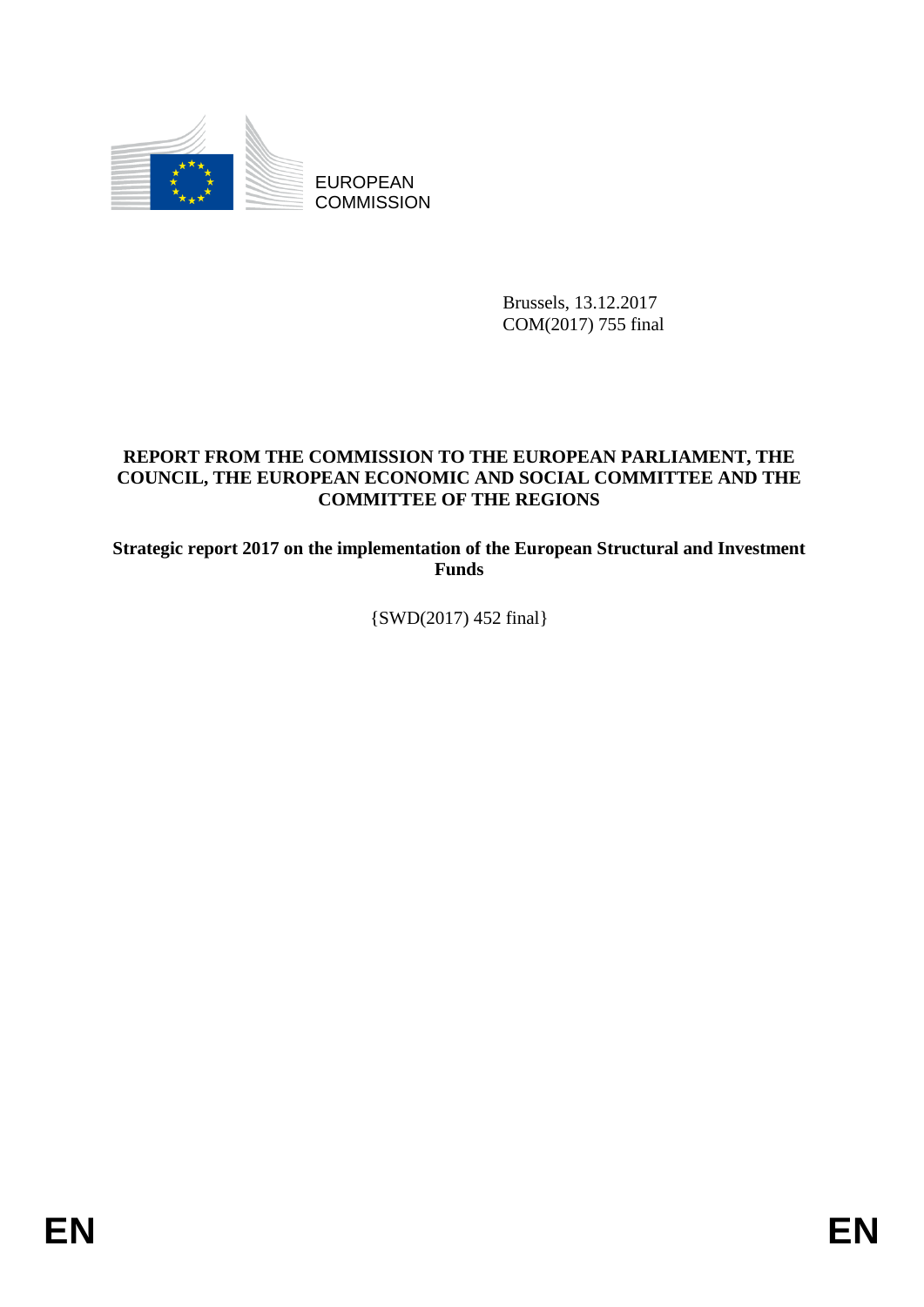| 1. A CHALLENGING, DIVERSE AND FAST CHANGING CONTEXT 3                                   |
|-----------------------------------------------------------------------------------------|
| 1.1 A gradual recovery from the crisis – progress towards cohesion objectives regaining |
|                                                                                         |
| 2. DELIVERING INVESTMENT FOR SMART, SUSTAINABLE AND INCLUSIVE                           |
|                                                                                         |
| 2.2 Research, technological development and innovation, ICT and SME competitiveness 6   |
|                                                                                         |
|                                                                                         |
|                                                                                         |
| 3. THE IMPACT OF MAIN REFORMS MADE FOR 2014-2020 11                                     |
|                                                                                         |
|                                                                                         |
|                                                                                         |
|                                                                                         |
|                                                                                         |
|                                                                                         |
| 3.4.3 Making cooperation easier, delivering macro-regional and sea basin strategies  13 |
|                                                                                         |
|                                                                                         |
|                                                                                         |
|                                                                                         |
|                                                                                         |
|                                                                                         |
|                                                                                         |
|                                                                                         |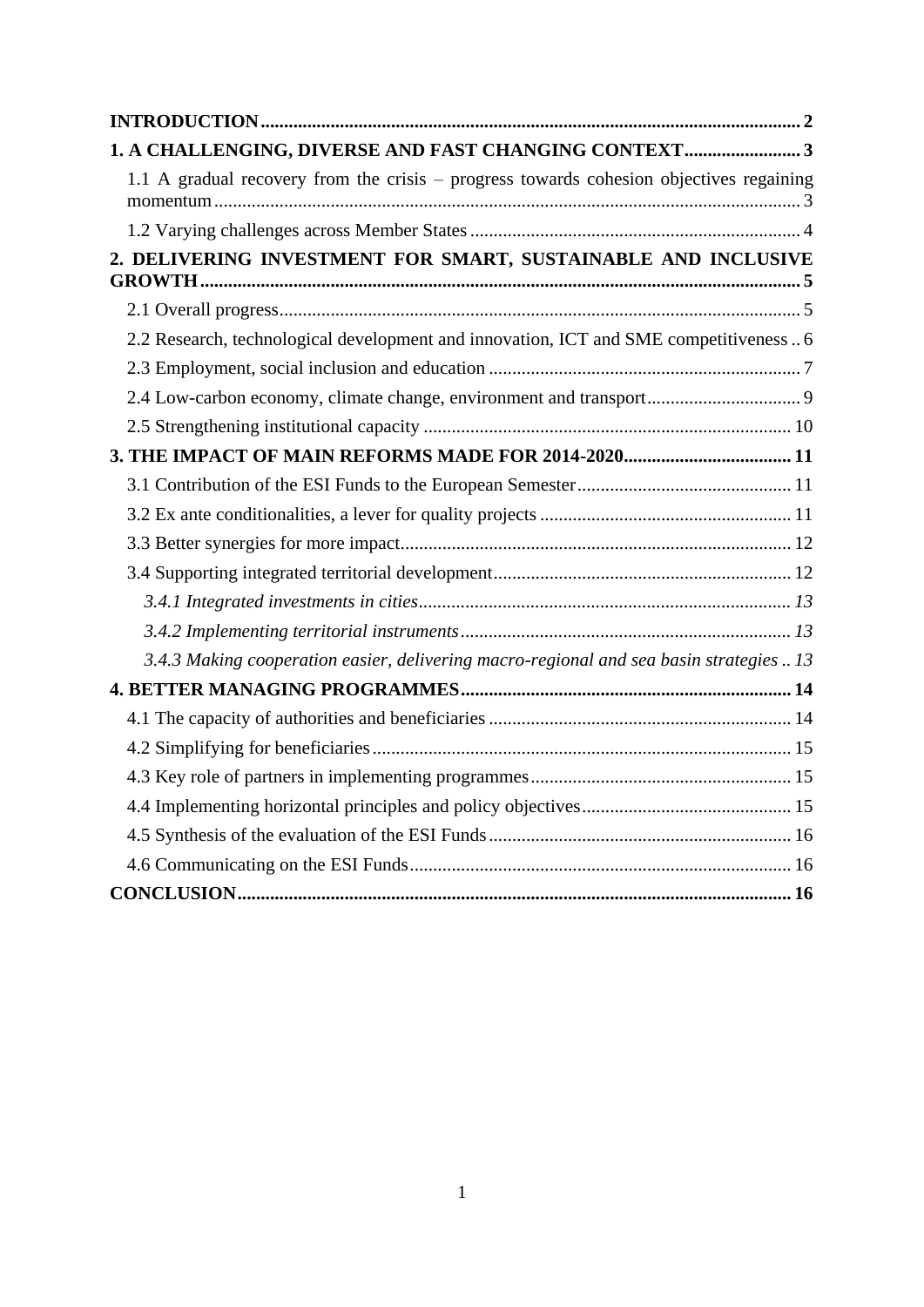### <span id="page-2-0"></span>**INTRODUCTION**

The main purpose of the European Structural and Investment Funds<sup>1</sup> ('ESI Funds') is to foster lasting socio-economic convergence, resilience and territorial cohesion. The Funds deliver a critical mass of investments in priority areas of the EU through shared management between the Commission and the Member States. By supporting job creation, growth and investment, strengthening the Single Market, the Energy Union and economic governance these investments respond to the needs of the real economy. The Funds also greatly help the EU achieve its political objectives by translating them into action on the ground.

This Report<sup>2</sup> provides the first strategic overview of the implementation of the  $2014$ - $2020$  ESI Funds programmes which run until the end of 2023. It summarises Member States' implementation and progress reports<sup>3</sup>, covering the years 2014 to 2016. It is therefore focused on the progress of implementation as evidenced by the data on selected projects. The accompanying Staff Working Document provides more details.

The ESI Funds provide a stable, long-term investment framework for Member States and their regions. With a budget of EUR 454 billion for 2014-2020, the ESI Funds are the EU's main tool for investment. National public and private co-financing is expected to reach at least EUR 184 billion, bringing total investment to EUR 638 billion. The ESI Funds also help Member States to improve the investment environment. This includes supporting structural reforms to mobilise private capital and introducing ex-ante conditionality. The current generation of programmes has incorporated significant reforms and more funding than ever before is now concentrated in areas of highest EU value added, such as employment, social inclusion, skills, research and innovation, the environment or the low-carbon economy<sup>4</sup>. The Funds also help authorities and stakeholders to think EU wide or even globally when acting locally. This leads to better strategic planning and a greater capacity to deliver.

Looking at the first three years of the  $2014$ -2020 programmes, initial achievements<sup>5</sup> are appearing. Around 2 million projects have been selected all over Europe, amounting to EUR 182 billion or 28.4 % of the total financing available for the period. 793 490 businesses are being supported and 7.8 million people have been helped so far in their search for a job, training, or education. About 20 % of the total agricultural area is covered by climate and environment related actions following investments to improve biodiversity, soil and water management.

The Member States' reports highlight that the number of projects selected in 2016 rose sharply, indicating that Member States are reaching full speed in turning the ESI Funds into concrete results and improving people's lives in Europe. Investment is progressing well in many of the areas targeted as a priority for the EU with, for instance, 31 % of the total planned investment in competitiveness of Small and Medium-sized Enterprises (SMEs) allocated to projects. The Member States also report a number of areas where progress is

1

<sup>1</sup> The European Structural and Investment Funds (ESIF or ESI Funds) are: the Cohesion Fund, the European Regional Development Fund (ERDF), the European Social Fund (ESF), the European Agricultural Fund for Rural Development (EAFRD), the European Maritime and Fisheries Fund (EMFF).

<sup>2&</sup>lt;br>
<sup>2</sup> As provided for in Article 53 of Regulation (EU) No 1303/2013 (OJ L 347, 20.12.2013, p. 320).

<sup>3</sup> These reports provide data as of the end of 2016 and were sent by the end of June 2017 for the annual implementation reports and August 2017 for the Progress Reports.

<sup>&</sup>lt;sup>4</sup> COM(2015) 639 final presents the main results of the discussions on the 2014-2020 programmes.

<sup>5</sup> All data are end of 2016 unless indicated otherwise.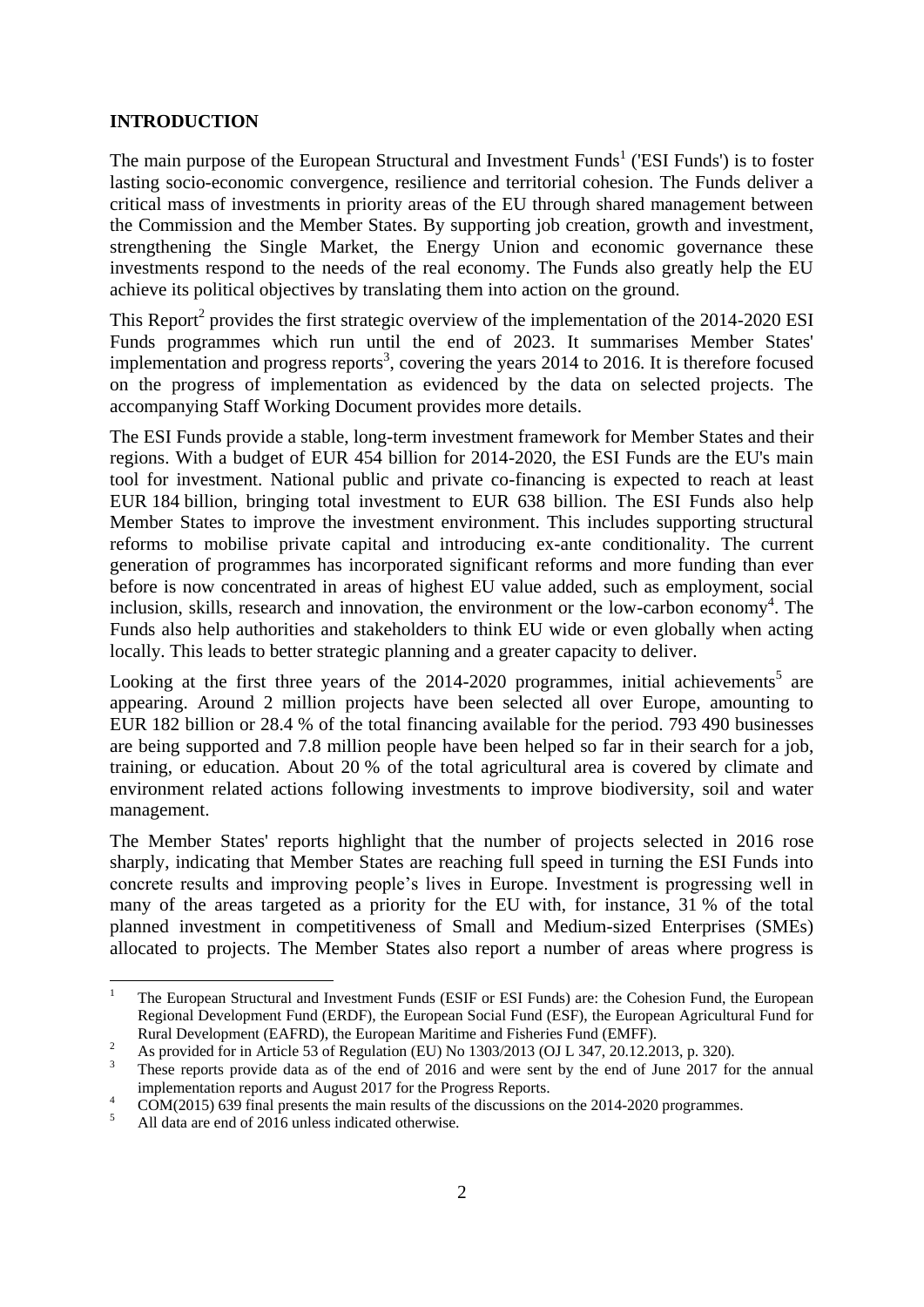slower and therefore follow-up is required, such as for investments in information and communication technology.

By the end of 2016, 9 % of the total available funds for the period were paid to Member States from the EU budget. Recent reports indicate **stronger progress in 2017, with 44 % of funds allocated to projects and 13** *%* **of payments by the end of October 2017**. Payments are expected to further accelerate in the coming months.

# <span id="page-3-0"></span>**1. A CHALLENGING, DIVERSE AND FAST CHANGING CONTEXT**

## <span id="page-3-1"></span>**1.1. A gradual recovery from the crisis – progress towards cohesion objectives regaining momentum**

Since 2014, the socioeconomic context in which ESI Funds operate has been gradually improving. In the first year of the programming period economic prospects were low in the EU with stagnating GDP growth rates and high and persistent unemployment. In the last two years, the economic recovery in the EU has been stronger and growth prospects are positive again for all EU Member States. Nevertheless, challenges also remain since GDP growth is uneven across Member States while the slow productivity growth and the legacy of the crisis continue to weigh on the economy.

The employment situation in the EU is improving alongside the economic recovery. More jobs were created in 2016 and unemployment fell (down to 7.8 % in May 2017). Unemployment is expected to decline further over the coming years. Nevertheless, regional disparities in unemployment rates remain significant. The number of people at risk of poverty also continues to be very high. As part of a longer-term trend, inequality in disposable income increased in the EU-28 between 2008 and 2015.

The crisis had a profound impact on national and regional budgets, limiting funding for all types of investment. In the EU, public investment was down by approximately 15 % in real terms between 2008 and 2014. Total investment as a share of GDP also fell and has hardly grown since.

As a result, the ESI Funds became much more important in co-financing public investment programmes. In 2014-2016, the commitments from the ESI Funds played a crucial role in many Member States, accounting in some cases for more than 50 % of total public investment (Chart 1). This boost to investment also helped to mobilise financial resources for the Investment Plan for Europe. In this context, the ESI Funds continue to provide critical support for achieving both the Treaty-based objectives and the 10 priorities set by the Commission for 2015-2019.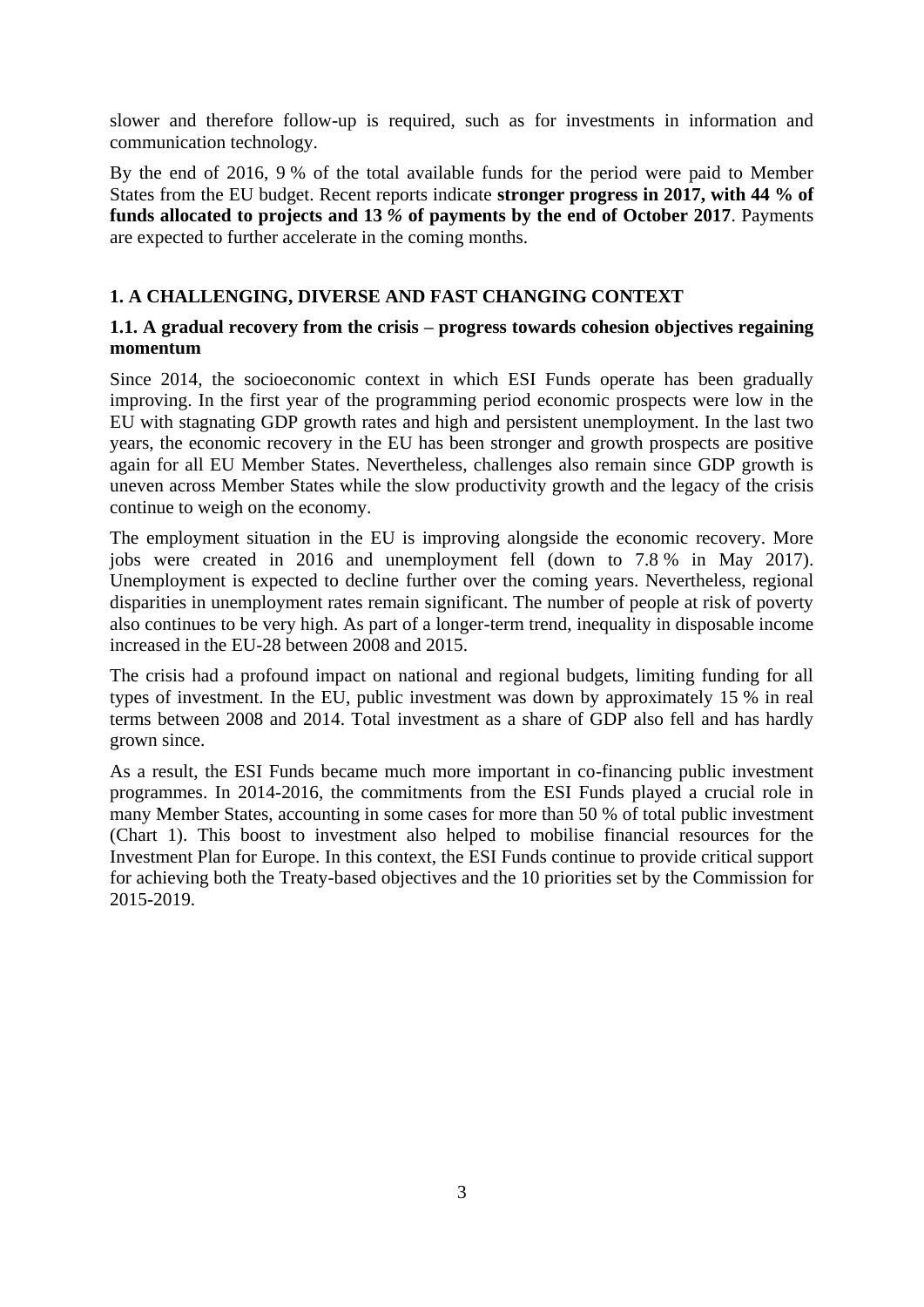

**Chart 1: Share of ESI Funds in public investment 2014–2016**<sup>6</sup>

The Seventh Cohesion Report<sup>7</sup> provides a more complete overview of the socioeconomic developments.

#### <span id="page-4-0"></span>**1.2. Varying challenges across Member States**

Most Member States highlight that their needs and challenges have not changed since the start of the period, with the development objectives of their programmes remaining valid. Nevertheless, given that the socioeconomic recovery from the crisis has been uneven, changes in the development needs of Member States vary widely depending on their situations.

The large number of refugees and migrants arriving in the EU since 2015 has a strong impact on several Member States, regions and cities. Authorities have had to respond to new short and long term challenges. In more limited cases, major natural disasters have also led Member States to reconsider their development needs and the related planned investments of the ESI Funds. Some Member States highlight the Paris Agreement on climate change and the reinforced focus on the related challenges and opportunities. Investment from the ESI Funds was able to adapt to these new circumstances as well. In this respect, the technical adjustment of the EU's 2014-2020 budget will provide additional financial means for a number of Member States.

<sup>6</sup> <sup>6</sup> ESI funding covers Member States' annual commitments for 2014-2016. Public investment covers gross fixed capital formation of the public sector plus public expenditure in agriculture and fisheries according to the classification of functions of government. In order to present all ESIF investments in a comparable way in relation to public investments, this chart also includes current expenditure in agriculture and fisheries as part of the public investment undertaken by the national Governments.

 $7 \text{ COM}(2017) 583 \text{ final.}$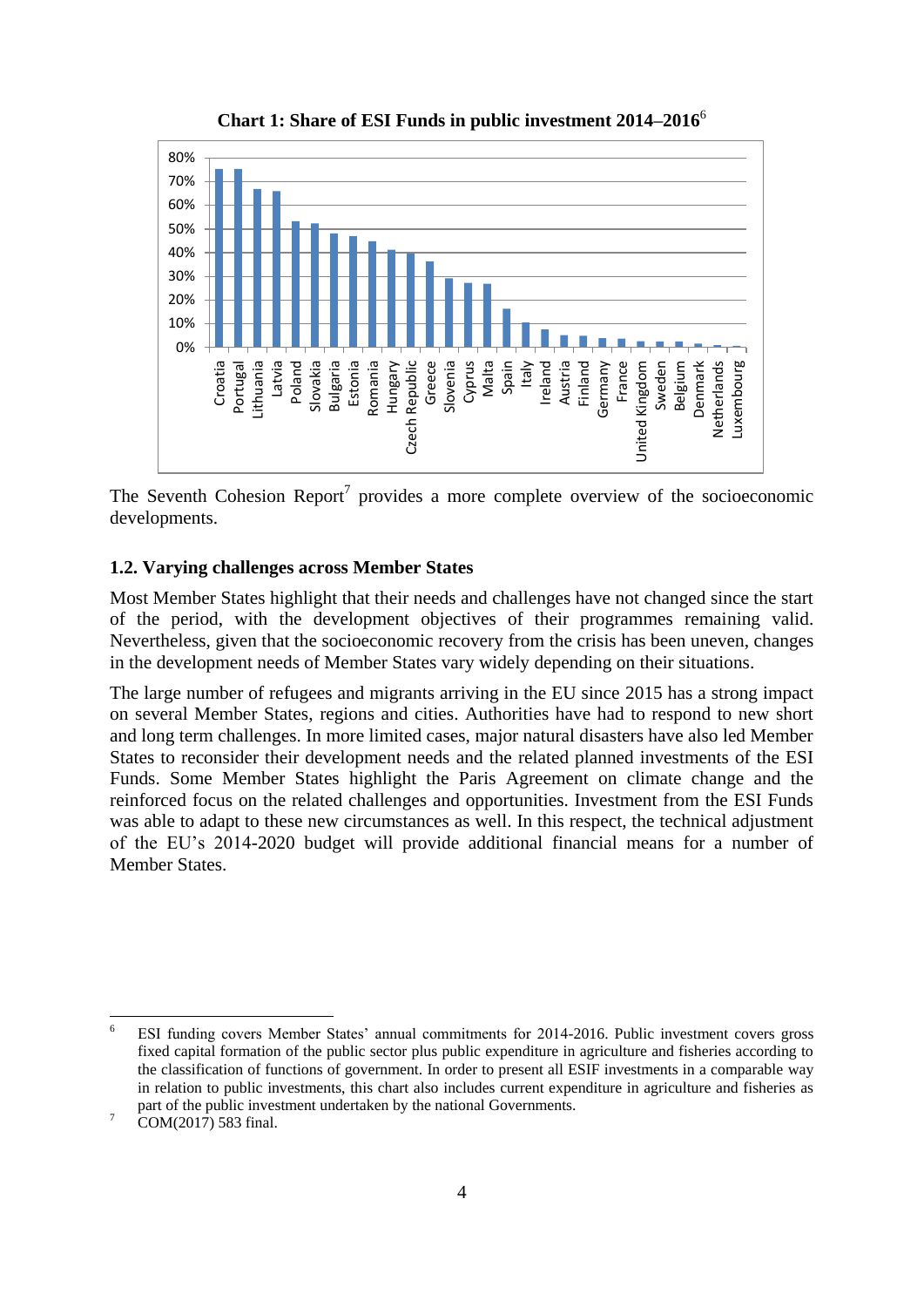## <span id="page-5-0"></span>**2. DELIVERING INVESTMENT FOR SMART, SUSTAINABLE AND INCLUSIVE GROWTH**

#### <span id="page-5-1"></span>**2.1. Overall progress**

The ESI Funds contribute significantly to smart, sustainable and inclusive growth  $\frac{ }{ }$  as enshrined in the EU 2020 targets — in all Member States and regions through action addressing concrete needs and specific situations. Since 2010, there has been progress in reaching these targets in most Member States. The Seventh Cohesion Report highlights the different rates at which regions are advancing towards the EU 2020 targets through a regional index. The most progress is in regions where the distance to the target is greatest. In their reports, Member States also underline that ESIF investment acts as a catalyst spurring progress towards EU 2020 objectives.

The reports show that the total financial volume of the **projects selected reached a cumulative EUR 182 billion** by the end of 2016, **representing 28.4 % of the total investment planned in 2014-2020** (up from EUR 58.8 billion and 9 % at the end of 2015). The EU contribution to these projects is an estimated EUR 128 billion<sup>8</sup>.

The most recent reports from October 2017 show continuing acceleration: project selection has reached an overall EUR 278 billion, or 44 % of the total investment planned for 2014- 2020.

This level of **project selection over 2014-2016 is comparable to the early years of the 2007-2013 period**. This trend is expected to continue. Forthcoming implementation rates are likely to be broadly similar to those in the past period. Therefore, programming periods should not be viewed in isolation as the spending periods overlap, with the closure of one period stretching into the next and exerting a smoothing effect on expenditure flows. As shown in Figure 1 for cohesion policy<sup>9</sup>, actual investment on the ground has been continuing in a relatively seamless way since the 1990's.



### **Figure 1: cohesion policy funding 1986-2023**

*The time profile of 2014-2023 expenditure has been established on the basis of the 2007-2013 outcome and an assumption of 100% absorption over the period. Source: DG REGIO, historical data*

 $\overline{8}$  $\frac{8}{9}$  The breakdown of project selection is presented in the tables in the Annexes.

The Cohesion Fund, the ERDF and the ESF are part of cohesion policy.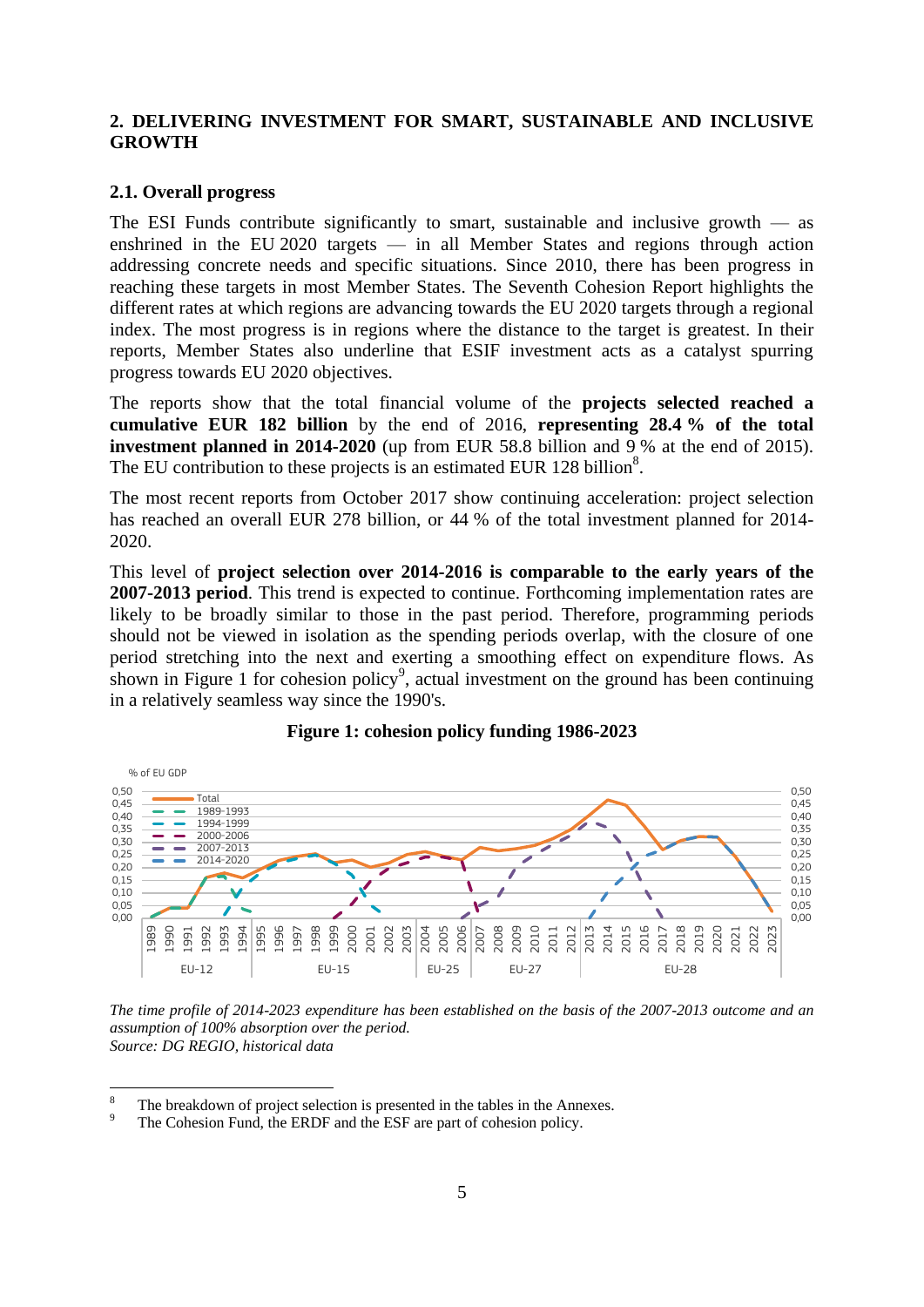At national level, all Member States report a high to very high acceleration of implementation of ESI Fund programmes in 2016. Nevertheless big differences remain as shown in the table in Annex 2.

Different reasons are given for delays in implementing programmes. Several Member States highlight the late adoption of the regulatory framework and difficulties with the designation of authorities. Weak administrative capacity, complex rules and lengthy preparations to set up large infrastructure were mentioned as further hurdles during the start of the programmes.

## **Implementation of financial instruments**

Building on the good results of the 2007-2013 programmes, a revised framework was set up to support more widespread use of financial instruments ('FIs') in all ESI Funds in 2014-2020. The programming of the funds<sup>10</sup> led to a considerable increase in allocations to FIs compared to the previous period. Good progress is being made for 2014-2020, with 24 Member States making use of FIs and no major systemic bottlenecks identified, although the state of play varies considerably across Member States and programmes. By the end of 2016, the total contribution committed to FIs was EUR 13.3 billion (EUR 5.7 billion at the end of 2015) of which EUR 10.3 billion was ESI Funds. A total of EUR 3.6 billion (around 30 %) of these amounts had been paid to FIs (EUR 1.2 billion at the end of 2015), including EUR 3.1 billion of ESI Funds and EUR 1.1 billion had been paid to final recipients (EUR 99 million at the end of 2015), of which EUR 1 billion was ESI Funds. In terms of thematic objectives, the largest share of funding EUR 3.8 billion of ESI Funds has been assigned to support for SMEs, followed by investments in research, development and innovation at EUR 1.5 billion of ESI Funds and in low-carbon economy, i.e. mainly in energy efficiency and renewable energy at EUR 1.2 billion of ESI Funds.

### <span id="page-6-0"></span>**2.2. Research, technological development and innovation, ICT and SME competitiveness**

About EUR 181.4 billion in investments are planned in RD&I, ICT and SME competitiveness in 2014-2020. At the end of 2016, projects worth EUR 50.3 billion had been selected, representing 28 % of the planned total allocation.

It is predominantly in these areas that private financing is planned or expected under cohesion policy. In the financial plans of the programmes some EUR 31.3 billion in private financing is required as matching co-financing of which an estimated EUR 8.8 billion is covered by selected projects. In addition to this formal co-financing, programmes also leverage or induce other private investments. Under the ERDF, the reporting shows that of the target of EUR 42 billion of leveraged private matching finance, projects selected will contribute some EUR 11.5 billion (27 %).

The ESI Funds support more than 76 000 businesses through FIs. Developing and implementing smart specialisation strategies is a new initiative started under the ESI Funds and has made a real difference in the way Member States and regions are designing their innovation strategies. This is boosting cooperation at all levels, especially with local businesses. In an era of globalisation, ESI Funds help Member States and regions to build

 $10$ COM(2015) 639 final.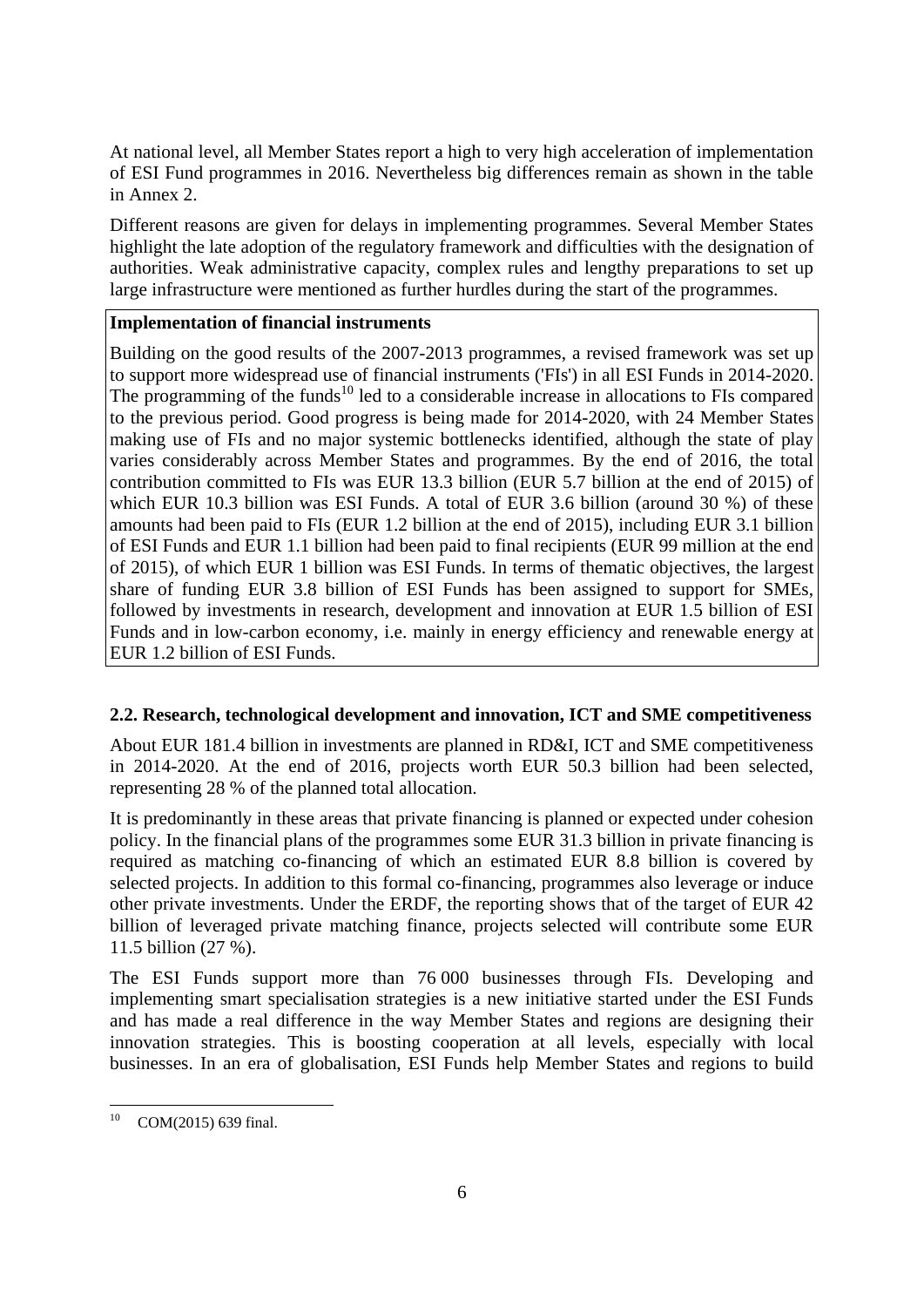resilient economies, with further targeted support planned<sup>11</sup>, in particular to contribute to the renewed EU industrial policy strategy<sup>12</sup>. The Funds provide important help to Member States to improve digital connectivity and reach the 2020 and 2025 EU connectivity targets.

- The RD&I area shows a sharp acceleration in project selection, at 25 % of available allocation, representing a volume of about EUR 15 billion allocated to projects across the EU. About 29 000 researchers are working in improved research infrastructure as a result.
- Investments in the digital economy have reached 19 % of project selection. This is expected to lead to 915 000 additional households with improved broadband access. 36 % of the funds earmarked for improving ICT services in rural areas have been allocated to projects, and 1 268 000 rural residents are benefiting from improved services.
- Support for the competitiveness of SMEs with 31 % of project selection is well on the way to delivering its targets. More than 196 000 firms are benefiting from nonfinancial aid and 10 900 businesses are supported to introduce new to the market products. So far the co-financed projects in enterprises are expected to directly lead to the creation of at least 154 000 new jobs.
- More than 36 000 farm holdings have received investments to help restructure and modernise farms and achieve productivity gains. About 11 000 beneficiaries have received support to boost generational renewal and about 50 000 farm holdings are able to participate in quality schemes. Under the European innovation partnership for agriculture 350 interactive innovation projects have been launched.
- Over 3 600 fishing vessels benefited from the European Maritime and Fisheries Fund ('EMFF'), 57 % of which belonged to the small-scale coastal fishing fleet. The provided support promotes sustainable balance between fishing fleets and resources and the protection of the marine ecosystems.

# <span id="page-7-0"></span>**2.3. Employment, social inclusion and education**

Around EUR 168.3 billion, especially from the European Social Fund ('ESF'), will be invested in these areas. At the end of 2016, projects amounting to EUR 48.7 billion had been selected, representing 29 % of the planned total allocation.

 For projects involving sustainable and qualitative employment and support to labour mobility EUR 17.4 billion have been committed, representing 31 % of available support. Interventions to increase access to the labour market are reaching both unemployed 4.2 million and inactive 2.1 million individuals. Significant progress has been made in selecting projects to increase access to employment for job-seekers and inactive people (34 % of projects selected) and support self-employment and entrepreneurship (31 % of projects selected). However, the selection rate for projects on the modernisation of labour market institutions seems to be lagging slightly behind at 15 %.

 $11$  $^{11}$  COM(2017) 376 final.

COM(2017) 479 final.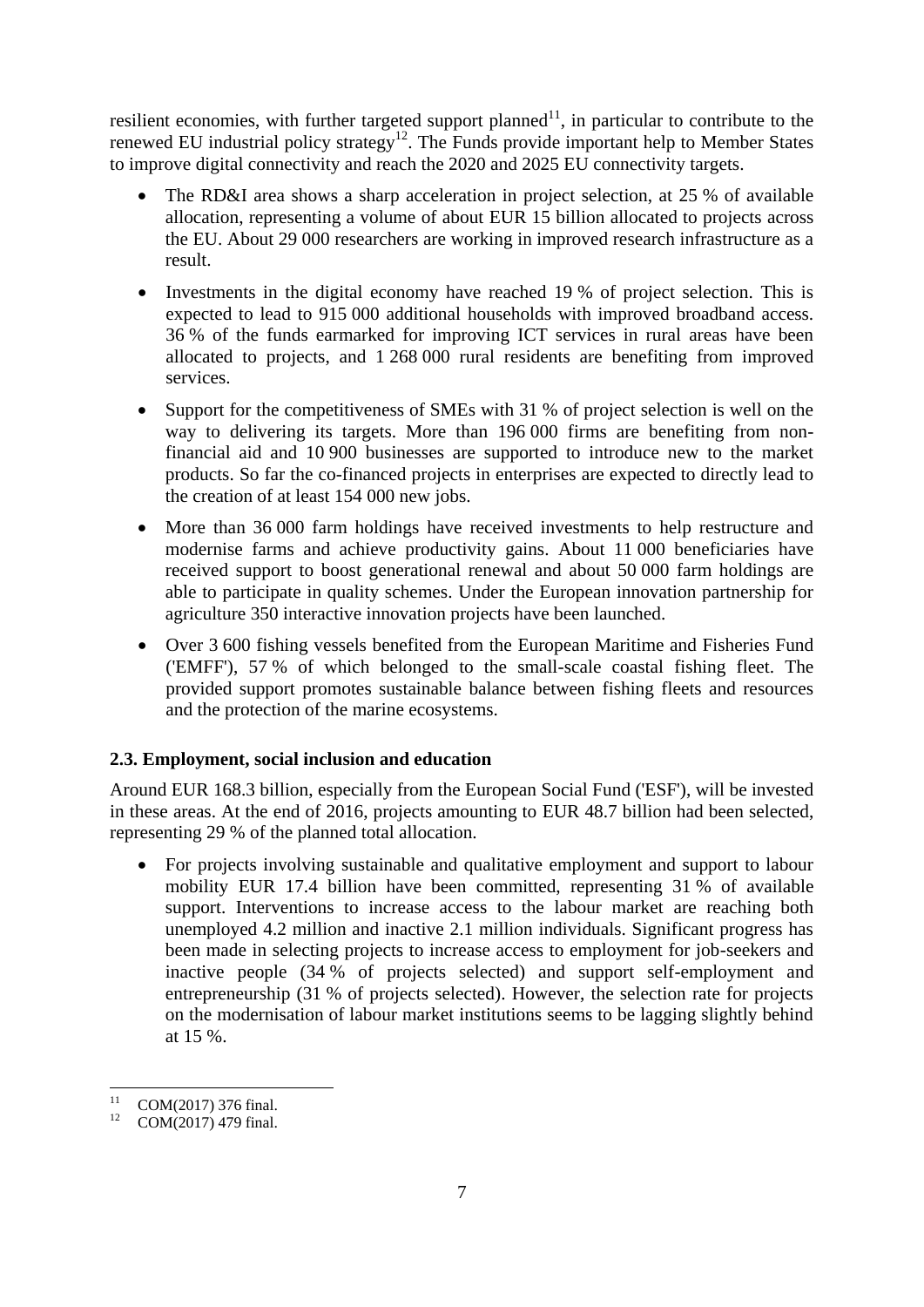- Social inclusion saw a strong acceleration of project selection, reaching EUR 16.5 billion (26 %). Under the ESF, measures to support active inclusion are well under way (38 %) and should play a key role in supporting vulnerable groups and bringing them closer to the labour market. However, there are concerns about the delay in implementing measures for the socio-economic integration of marginalised communities, such as the Roma. While the project selection for health related measures under the ERDF show improvement, with about 11.5 million additional people covered by enhanced health services, a greater effort is needed to reach the objectives. Social inclusion in deprived urban areas also requires greater attention as the numbers for renovated buildings are still very low. By the end of 2016, the ESF and the Youth Employment Initiative ('YEI') also supported 634 000 people with disabilities.
- Investments in education and vocational training reach EUR 14.6 billion, with a project selection rate close to 30 %. Under the ESF, actions to combat early-school leaving and to promote vocational education and training are advancing well. Despite a relatively low project selection rate for life-long learning activities, about 700 000 persons are being given the opportunity to upgrade their skills and secure their career path. ERDF investments have led to an additional capacity of childcare or education infrastructure equivalent to 4.4 million people.

Overall the ESI Funds, including YEI actions, have delivered:

- 787 000 people found a job immediately after the project;
- 820 000 people gained a qualification.

For social innovation, many Member States have selected projects worth EUR 1.7 billion. The nature of these projects varies greatly and includes the implementation of innovative solutions for education and entrepreneurship, including for women with different ethnic backgrounds.

The ESI Funds continue to assist Member States, regions and cities in their efforts to deal with the **refugee and migration crisis**. A number of programmes have been modified to include new or improved measures to address both immediate needs and the more long-term challenges of integration. For instance, concrete projects are delivering healthcare and social services for refugees and migrants. In addition, targeted cooperation with mayors was launched. Several cities, partners and national authorities are being mobilised within the Urban Agenda for the EU and its partnership to integrate migrants and refugees $13$ . The Commission also proposed that the Multiannual Financial Framework review include a regulatory change<sup>14</sup> introducing a dedicated investment priority to make it easier to take measures targeting such integration. The ERDF addresses the long-term social and economic integration of refugees and migrants in Europe, covering for instance investments in housing and childcare infrastructure or business start-ups. By the end of 2016, the ESF and the YEI supported at least 1.2 million people who were either migrants, had a foreign background or were from a minority group.

 $13$ <sup>13</sup> <https://ec.europa.eu/futurium/en/inclusion-of-migrants-and-refugees>

COM(2016) 605 final.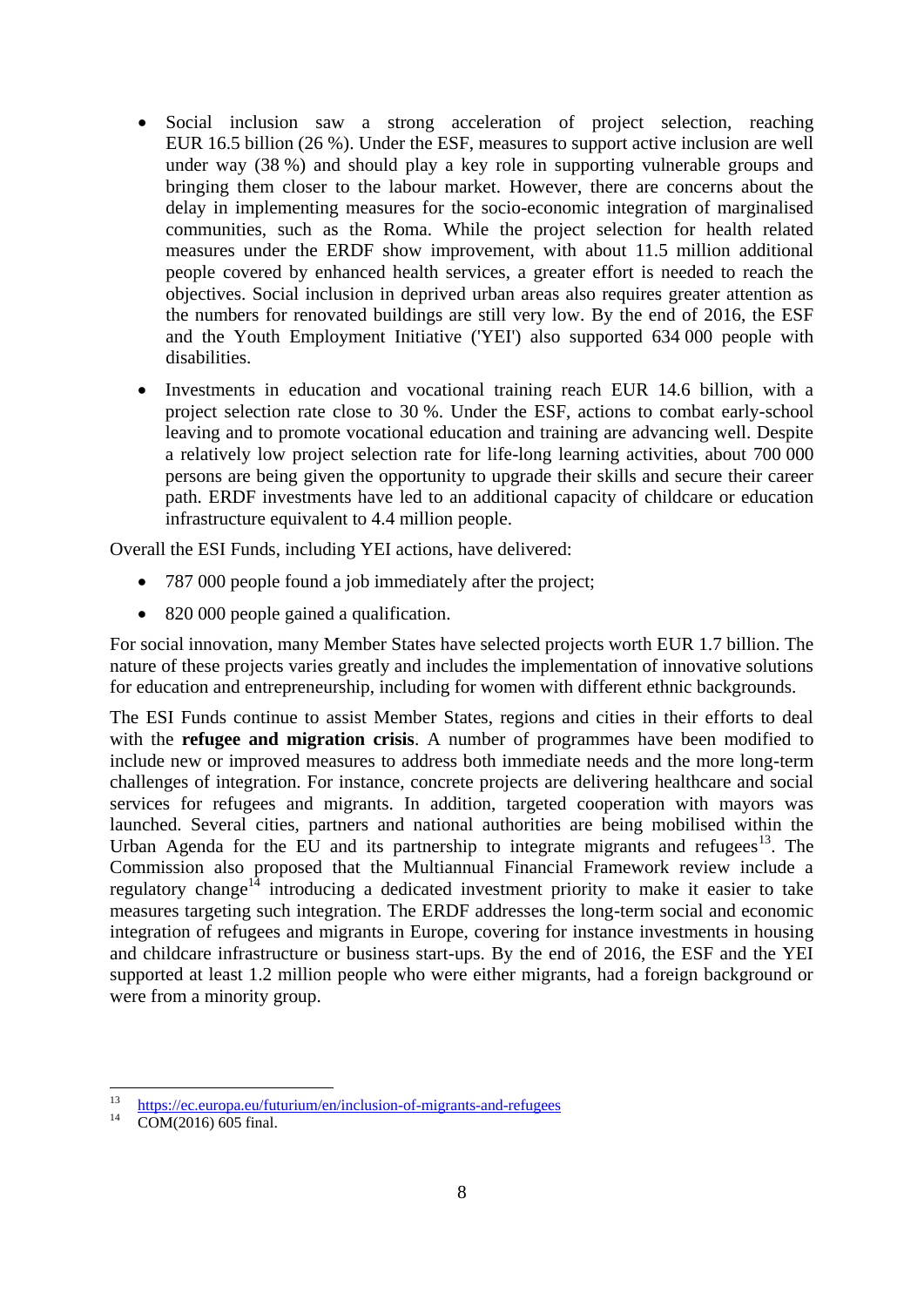#### **Implementation of the Youth Employment Initiative**

The YEI is a key EU funding instrument to directly support offers of employment, education and training for young people in the context of the Youth Guarantee. In a number of Member States the YEI finances the most part of Youth Guarantee measures. Implementation on the ground is well under way. Member States reported that by the end of 2016 the number of young people who had benefited from YEI supported actions had tripled since end 2015 and that the project selection rate was above 60 %. Most beneficiaries implemented measures with a focus on providing funding for guidance and career counselling, first job experiences and providing traineeships and apprenticeships. More than half of the Member States also supported young entrepreneurs or provided job and training mobility measures.

To speed up implementation, an additional EUR 1 billion was allocated to YEI pre-financing in 2015 to provide the necessary financial liquidity to launch projects. Among the causes for initial delays, Member States highlighted the late adoption of the relevant ESF programmes, difficulties with the new monitoring requirements at the start of the period and the low capacity of public employment services.

Member States report some difficulties in reaching out to the most disadvantaged groups, notably young people who are inactive and not registered with public employment services, and low-skilled young people. By September 2017 1.7 million participants were supported by the YEI.

### <span id="page-9-0"></span>**2.4. Low-carbon economy, climate change, environment and transport**

The ESI Funds channel EUR 262.2 billion in these key areas for sustainable development. By the end of 2016 about 28 % or EUR 73.2 billion was allocated to concrete projects:

- Projects selected for the low-carbon economy, such as projects on energy efficiency and renewables, reached 21 % of the total volume available in 2014-2020. One result is that thanks to the ERDF and the Cohesion Fund support, about 148 000 households are expected to get improved energy consumption classifications.
- Good progress is being made in selecting projects for adaptation to climate change and risk prevention (selection rate of 40 % or about EUR 16.5 billion allocated). This is a positive sign following the Paris Agreement on climate change. More than 4.6 million people benefit from new or improved flood protection measures.
- About EUR 26.6 billion (31 % of the available funding) have been allocated to environmental and resource efficiency projects. Good progress has been made on water projects. Approved projects should lead to about 3.5 million people getting improved water supply. 25 % of the funds dedicated to improving the efficiency of water use in irrigation have been allocated to projects, and completed on 14 % of the land area targeted while 23.5 million hectares of agricultural land are receiving support to improve biodiversity. There have been serious delays in investing in waste recycling projects.
- For transport most of the progress is on road investments, in particular on TEN-T, while support to rail transport is progressing at a slow pace. Selected projects are expected to lead to 844 km of new TEN-T roads and 687 km of reconstructed or upgraded TEN-T railway lines.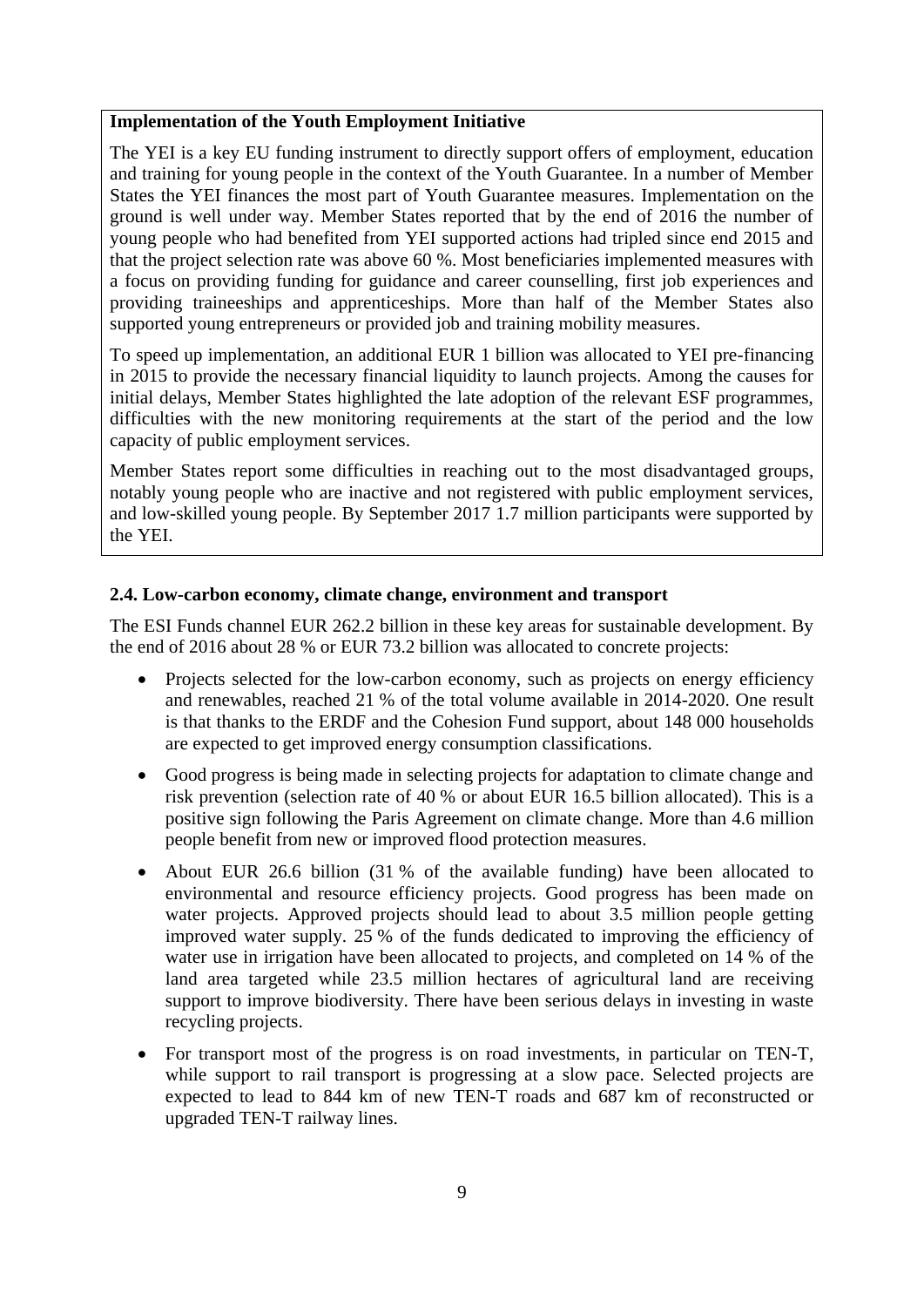- Significant progress has been made on carbon sequestration and conservation and on the reduction of greenhouse gases and ammonia emissions. This has been done through improved management of agricultural and forest land: in both cases over 40 % of the target has been reached.
- The EMFF supported better management of more than 60 000 km<sup>2</sup> of Natura 2000 areas, and almost 1.5 million km² of other marine protected areas.

#### **Delivering climate action**

More than 25 % of the 2014-2020 ESI Funds have been planned for climate change related projects, providing a critical contribution to the EU's objective of spending at least 20 % of its budget on climate action. It will significantly help the EU and its Member States to meet the Paris Agreement objectives.

The amounts programmed for climate action are broken down by fund in the table in Annex 3.

The following can be highlighted:

- Climate change actions had a global project selection rate across all EU Member States of 23 % and represent EUR 29.6 billion;
- Implementation of climate change actions varies widely across the Member States. A few coun Member States tries report substantial progress, a large group is progressing as planned and a third group is encountering delays;
- There seems to be a stronger support to climate change related actions under the ESF than initially planned in the programmes;
- The Member States have allocated on average an amount of 57.6 % of their rural development programmes for actions on environment and climate change mitigation and adaptation, far beyond the required minimum of 30%.

**Major projects** are cornerstones of the ESI Funds' contribution to implementing European policies, mostly in transport, the environment and energy. Over 600 major projects are identified in 2014-2020 and intensive work on their preparation and implementation continues, also with the vital support of technical assistance initiatives such as  $JASPERS<sup>15</sup>$ . By October 2017 the Commission had received 168 major projects representing a total cost of EUR 37.6 billion, which is comparable to the total allocation over 2014-2020 of the Connecting Europe Facility (EUR 30 billion). This includes 91 projects that have continued from the  $2007-2013$  period such as the three Extreme Light Infrastructure projects<sup>16</sup>. However, further mobilisation is needed to speed up investment on the ground.

### <span id="page-10-0"></span>**2.5. Strengthening institutional capacity**

The quality of public administration is essential for the socio-economic development and impact of public investments. Support for efficient public administration amounts to a total volume of EUR 6.5 billion in 2014-2020. Of this, EUR 1.8 billion in funding, or 29 % of the total planned investments, has been allocated to such projects so far. Member States should continue to work on removing all bottlenecks to investments and increase their administrative capacity to manage projects, which includes appropriate planning.

 $15$ <sup>15</sup> Joint Assistance to Support Projects in European Regions.

<https://eli-laser.eu/>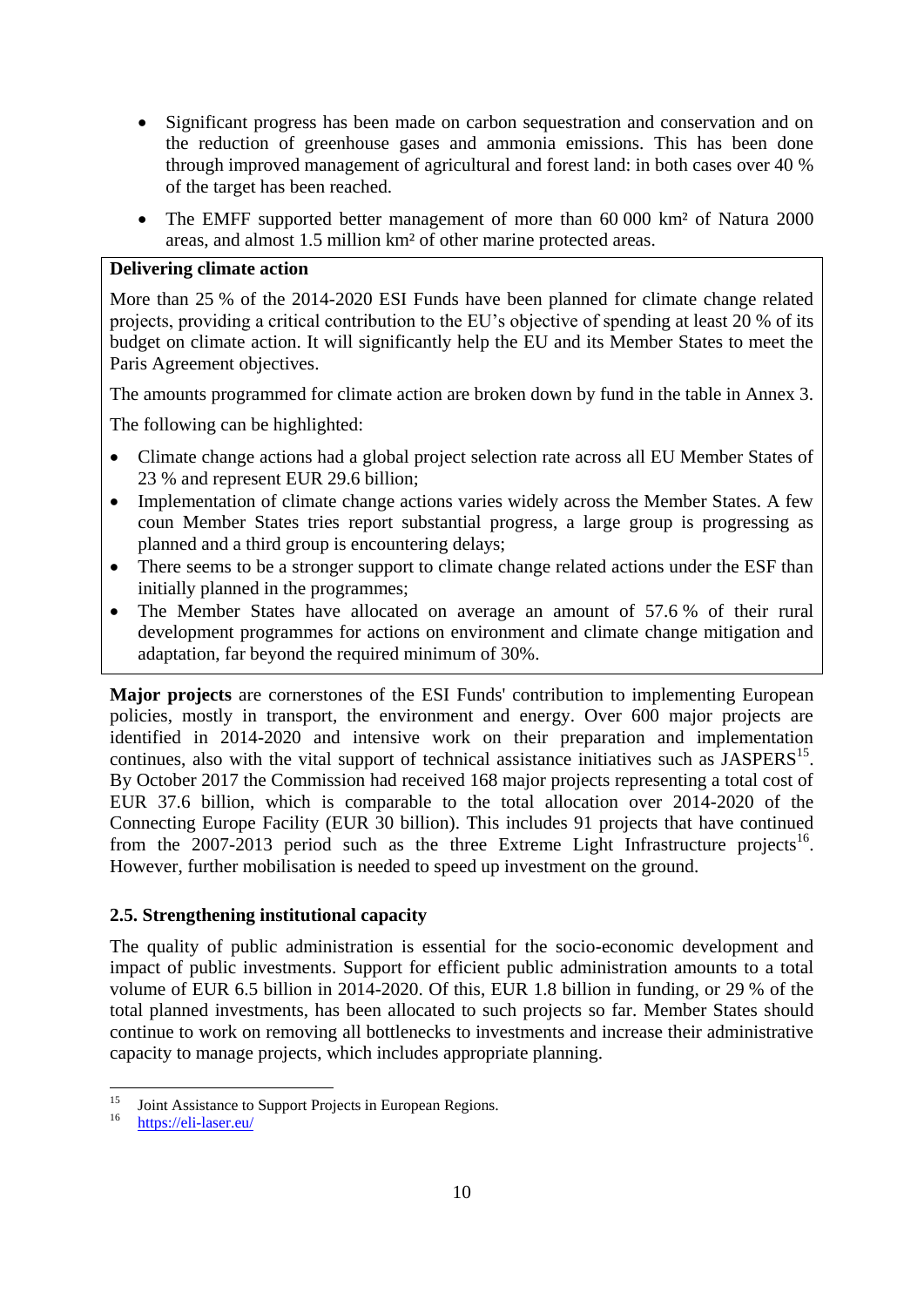# <span id="page-11-0"></span>**3. THE IMPACT OF MAIN REFORMS MADE FOR 2014-2020**

### <span id="page-11-1"></span>**3.1. Contribution of the ESI Funds to the European Semester**

The policy areas targeted by the European Semester are substantially in line with those covered by the ESI Funds: 60 % of the structural challenges relevant to the ESI Funds are addressed by the programmes.

Several Member States report that the ESI Funds help significantly to address countryspecific recommendations on research, development and innovation, labour market, public administration, the health and energy sectors. Indeed, there has been progress on most of the European Semester recommendations, but the pace and depth at which they have been implemented by Member States varies.

Significant labour market reforms have been adopted in recent years, notably in some of the Member States hardest hit by the crisis. These reforms have helped to increase the adjustment capacity of their economies, restore competitiveness and increase employment.

Other reforms have sought to improve the business environment, although this area is the one showing least progress. As a good example of how the ESI Funds contribute to the European Semester, Spain was recommended to review its spending priorities and reallocate funds, including supporting access to finance for  $SMEs<sup>17</sup>$ , on which basis Spain geared its programmes towards this priority.

A number of Member States needed to remove obstacles — in particular regulatory and administrative barriers — to investments in areas such as transport and energy. For instance, Lithuania was recommended to develop cross‐border energy connections to neighbouring Member States to diversify energy sources. The ERDF is investing in Lithuania both in electricity interconnectors and gas infrastructure.

Social inclusion and education are covered in the country-specific recommendations in several Member States. For instance, in the case of the Czech Republic a recommendation focuses on the availability of affordable and quality pre-school childcare. This is directly linked to measures included in Czech ESI Fund programmes.

# <span id="page-11-2"></span>**3.2. Ex ante conditionalities, a lever for quality projects**

As a major reform in 2014-2020, Member States and regions had to comply with certain prerequisites, or 'ex ante conditionalities'*,* to ensure effective and efficient investments by the ESI Funds.

Around 75 % of all applicable conditionalities had been fulfilled when the programmes were adopted. For the unfulfilled conditions, over 800 action plans were set up. 97 % of those action plans have now been successfully completed. Those not yet completed mainly concern water, waste, transport and public procurement. Member States are co-operating with the Commission to ensure fulfilment.

A preliminary assessment of the ex ante conditionalities mechanism<sup>18</sup> shows that this instrument produced added value for the EU, the Member States and regions, including for

 $17$ <sup>17</sup> <http://eur-lex.europa.eu/legal-content/EN/TXT/?uri=CELEX%3A52012DC0310>

SWD(2017) 127 final.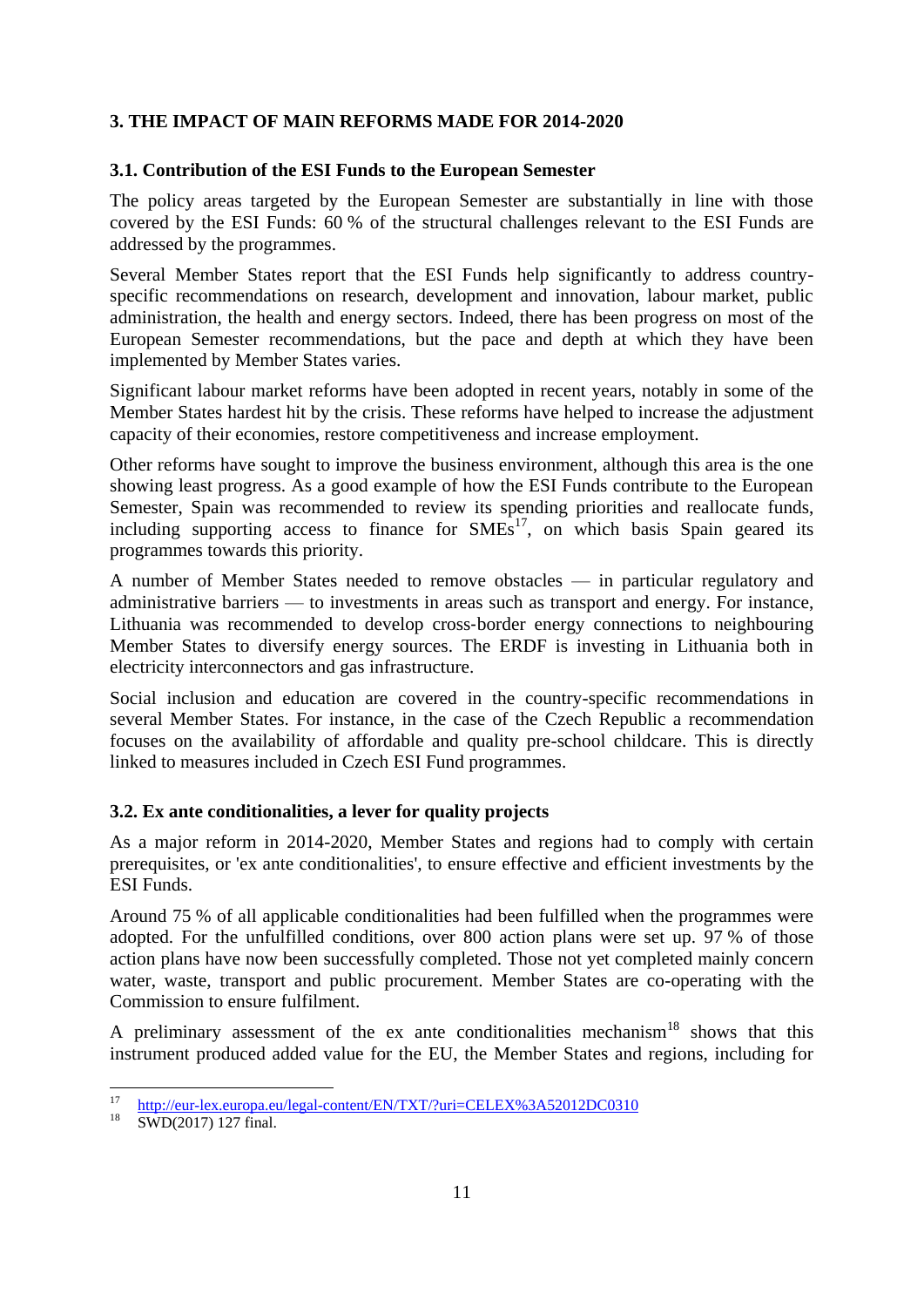citizens and businesses. Although linked to receiving support from the ESI Funds, conditionalities have had a much wider scope. They have helped to transpose and implement the relevant Union legislation, to tackle barriers to investment in the EU and supported EU policy objectives, for instance on climate change. They also triggered policy reforms and the delivery of relevant country-specific recommendations.

The results achieved by fulfilling these prerequisites need to be sustainable throughout the implementation period. This would ensure a more stable link between the investments and the policy objectives expressed in the ex ante conditionalities.

# <span id="page-12-0"></span>**3.3. Better synergies for more impact**

The reforms of the 2014-2020 period have led to better coordination between the five ESI Funds and more potential synergies with other EU instruments. The Member States implemented measures including:

- the alignment of national eligibility rules,
- the use of cross-sectoral fora,
- the running of joint monitoring committees or specific coordinating bodies,
- the establishment of networks within the relevant administrations and
- the application of new IT solutions.

Nevertheless, the reports highlight that there is still room for improvement. Additional efforts to harmonise rules would be welcomed.

In 2015 the Commission launched the 'Seal of Excellence' initiative<sup>19</sup> to further strengthen coordination between the ESI Funds and Horizon2020. It is a high quality label awarded to projects submitted to Horizon2020 which were deemed to deserve funding but did not receive it due to budget limits. It helped to channel the ERDF or the ESF to several projects, in particular in Member States like Spain, Italy, Cyprus, the Czech Republic or Poland.

There are also concrete cases in several Member States of complementarity between the ESI Funds and the European Fund for Strategic Investments including combination in investment platforms<sup>20</sup> and projects in sectors such as SMEs, transport, low-carbon economy, or broadband.

The Commission is also cooperating more closely with the European Investment Bank to help Member States implement the ESI Funds, particularly through the horizontal fi-compass<sup>21</sup> advisory services on FIs and through JASPERS which helps prepare major projects of high quality.

### <span id="page-12-1"></span>**3.4. Supporting integrated territorial development**

The ESI Funds are the EU's main instrument to foster integrated territorial development in Member States and regions. The 2014-2020 reforms created a more coherent and ambitious framework to promote territorial cohesion through an integrated approach. As a result, more

1

<sup>&</sup>lt;sup>19</sup> <https://ec.europa.eu/research/soe/index.cfm?pg=what>

Including for instance in Estonia the 'EstFund', with about EUR 100 million in equity investments made available to enterprises or in the French region of 'Hauts-de-France' with a EUR 37.5 million fund to support investments in the low-carbon economy.

<sup>&</sup>lt;sup>21</sup> <https://www.fi-compass.eu/>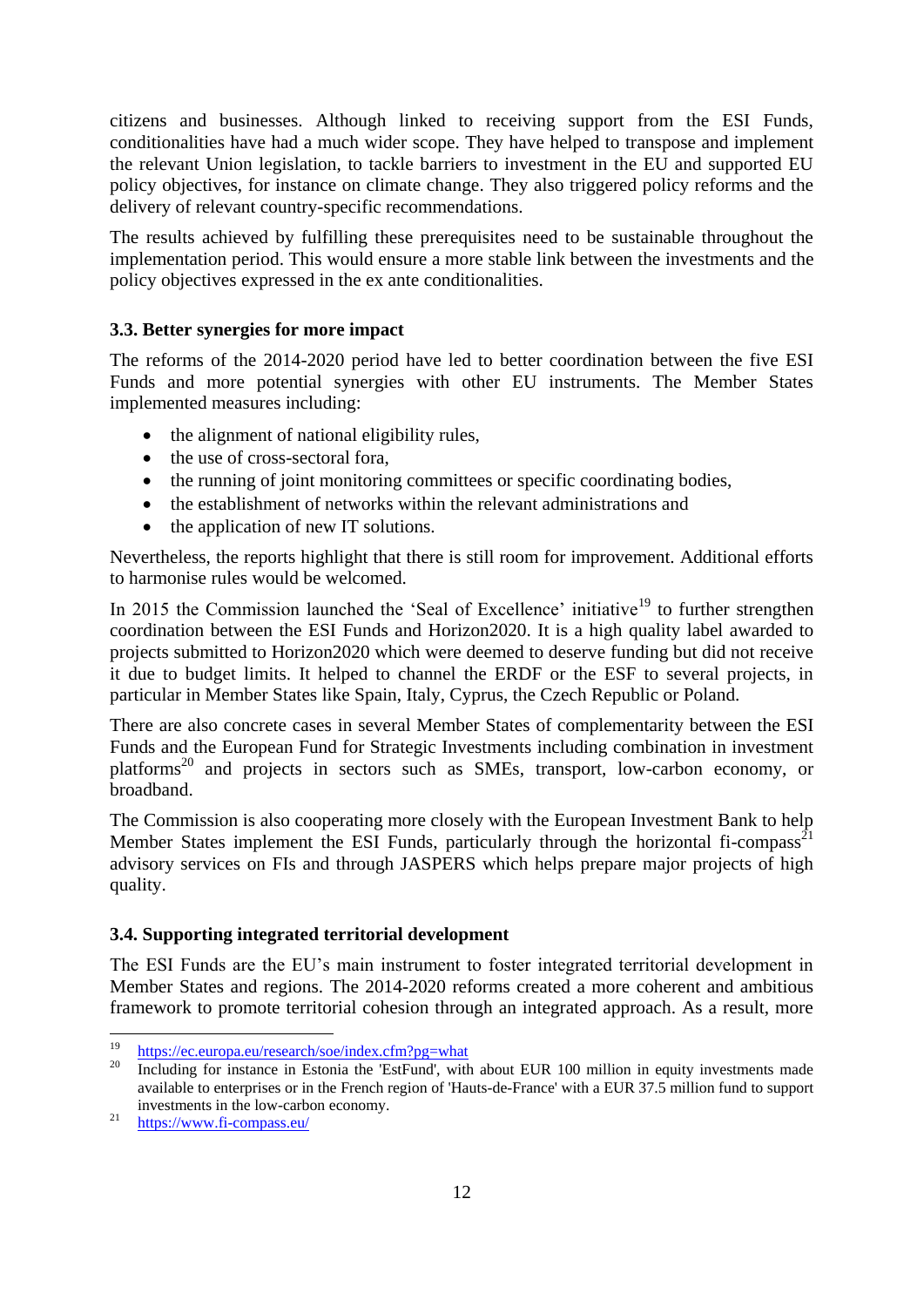than 3 800 urban and territorial strategies are receiving dedicated EU support. In addition, the ESI Funds also help Member States to implement measures addressing the needs of specific territories such as sparsely populated areas, mountainous regions, islands and outermost  $regions^{22}$ .

## <span id="page-13-0"></span>*3.4.1. Integrated investments in cities*

It is estimated that around EUR 115 billion of cohesion policy funding will be spent in urban areas in 2014-2020. For the first time, a regulatory provision<sup>23</sup> empowers cities to select projects themselves, addressing urban challenges in an integrated way: about EUR 15 billion have been directly allocated to around 900 urban strategies for this. While many Member States underline the heavy workload and complex procedures that go with developing and agreeing integrated urban strategies before actually selecting projects, the approach is often seen as a way to enable long-term strategic vision and positive change in urban development.

The 2016 adoption of the Urban Agenda for the  $EU^{24}$  further underlines the Commission's priority of dealing with the challenges and opportunities in European cities. The related launch over the last year of 12 partnerships will jointly mobilise all relevant players<sup>25</sup> to engage in concrete actions, including on the better use of ESI Funds in urban areas. In addition the Urban Innovative Actions<sup>26</sup> are helping urban areas test innovative solutions for sustainable urban development.

## <span id="page-13-1"></span>*3.4.2. Implementing territorial instruments*

Integrated territorial investments ('ITIs') are used for implementing around 240 urban strategies and 150 territorial strategies. The community-led local development ('CLLD') instrument will mobilise in total EUR 9.1 billion of ESI funding. To date, more than 3 000 local action groups, which are responsible for implementing the CLLD strategies, have been set up across the EU, covering 46% of the rural population (over 90% of the target), with several hundreds more expected by the end of 2017. In many cases ITIs and CLLDs faced a slow start due to the need to first prepare the related encompassing strategies and governance structures. However, both instruments are performing relatively well by now, and project selection is catching up. Implementation is easier when the integrated approach is embedded in an existing framework and adjusted to the institutional arrangements.

Overall, sustainable urban development, ITIs and CLLD have induced a change in the local and regional planning culture, fostering cooperation and coordination across sectors and across levels of government, and beyond administrative boundaries.

# <span id="page-13-2"></span>*3.4.3. Making cooperation easier, delivering macro-regional and sea basin strategies*

The current Commission made strong commitments to bring the EU closer to its citizens. Interreg programmes<sup>27</sup> have played a key role for several decades in bringing people,

<sup>22</sup>  $\frac{22}{23}$  COM(2017) 623 final.

<sup>&</sup>lt;sup>23</sup> Article 7 of Regulation (EU) No 1301/2013 (OJ L 347, 20.12.2013, p. 289).

 $\frac{24}{25}$  [https://ec.europa.eu/futurium/en/urban-agenda.](https://ec.europa.eu/futurium/en/urban-agenda)

Including synergies with other EU urban related initiatives such as the European innovation partnership on smart cities and communities.

 $rac{26}{27}$  <http://www.uia-initiative.eu/>

<sup>27</sup> Also known as European Territorial Cooperation programmes (cross-border, interregional and transnational cooperation).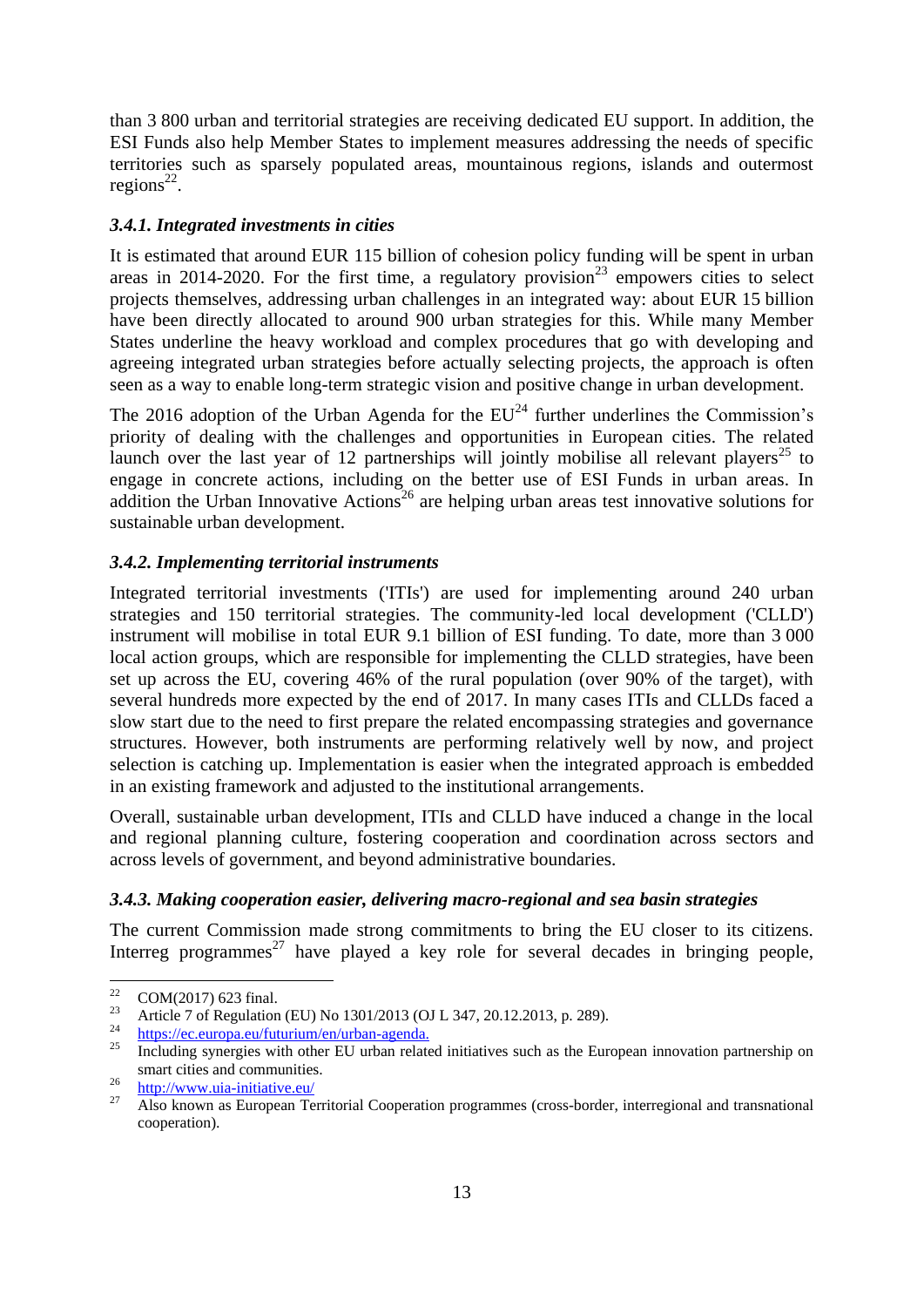businesses, or authorities closer together across the EU. This is Europe at its best with a clear value added. The Commission adopted a Communication on boosting growth and cohesion in EU border regions<sup>28</sup> which makes a number of concrete proposals to take better advantage of the economic, social and territorial potential of these areas. Implementation of Interreg programmes continues to progress on the ground, with satisfactory project selection rates of 35 % on average by the end of 2016 and close to 53 % by October 2017. This represents, for instance, an additional 2 800 firms engaged in RD&I cooperation across borders.

All EU macro-regional strategies<sup>29</sup> and the Atlantic sea basin strategy are part of the 2014-2020 ESI Funds programmes. The Commission's first report<sup>30</sup> on EU macro-regional strategies shows that their implementation has led to more coordination and cooperation in various areas and between countries concerned. Member States highlight further progress and good practices such as targeted calls, bonus to projects of macro-regional relevance or direct support to macro-regional projects. Nevertheless, specific challenges remain, especially for managing authorities to be more proactive in implementing the macro-regional strategies through their programmes.

ESF transnational cooperation is also starting to gain momentum. After initial low interest, the Commission's capacity-building seminars involving peer-learning and the elaboration of new manuals have resulted in 17 Member States planning to launch transnational calls in 2018.

## <span id="page-14-0"></span>**4. BETTER MANAGING PROGRAMMES**

### <span id="page-14-1"></span>**4.1. The capacity of authorities and beneficiaries**

To make it easier to implement the ESI Funds effectively, Member States are required to ensure that the programme authorities and beneficiaries have a greater capacity to administer them. The reports of the Member States show that concrete steps have been taken to achieve this. Systematic, often compulsory training, e-learning, guidance, networks of knowledge and good practice sharing are common tools used in most Member States to improve the capacity of authorities. The recruitment of additional staff and the streamlining of management of the various ESI Funds have similarly been used to match capacities with needs. Beneficiaries also benefit from training and advisory services, dedicated contact points, as well as information events.

In addition to the Member States' activities, the Commission is providing extensive support on key aspects such as public procurement, state aid, anti-fraud/corruption or peer learning and exchange via TAIEX-REGIO PEER2PEER<sup>31</sup>. The Commission is also boosting the assistance provided by the smart specialisation platform to deliver even more knowledge transfer and capacity development on RD&I across the EU. New targeted support is provided to a number of low-income and low-growth regions<sup>32</sup>, and a network of broadband competence offices has been set up to make broadband roll-out easier.

<sup>28</sup>  $\frac{28}{29}$  COM(2017) 534 final.

<sup>29</sup> EU Strategy for the Baltic Sea Region (EUSBSR); Strategy for the Danube Region (EUSDR); EU Strategy for the Adriatic and Ionian Region (EUSAIR); EU Strategy for the Alpine Region (EUSALP).

 $^{30}$  COM(2016) 805 final.

 $\frac{31}{22}$  [http://ec.europa.eu/regional\\_policy/en/policy/how/improving-investment/taiex-regio-peer-2-peer/](http://ec.europa.eu/regional_policy/en/policy/how/improving-investment/taiex-regio-peer-2-peer/)

<sup>32</sup> SWD(2017) 132 final.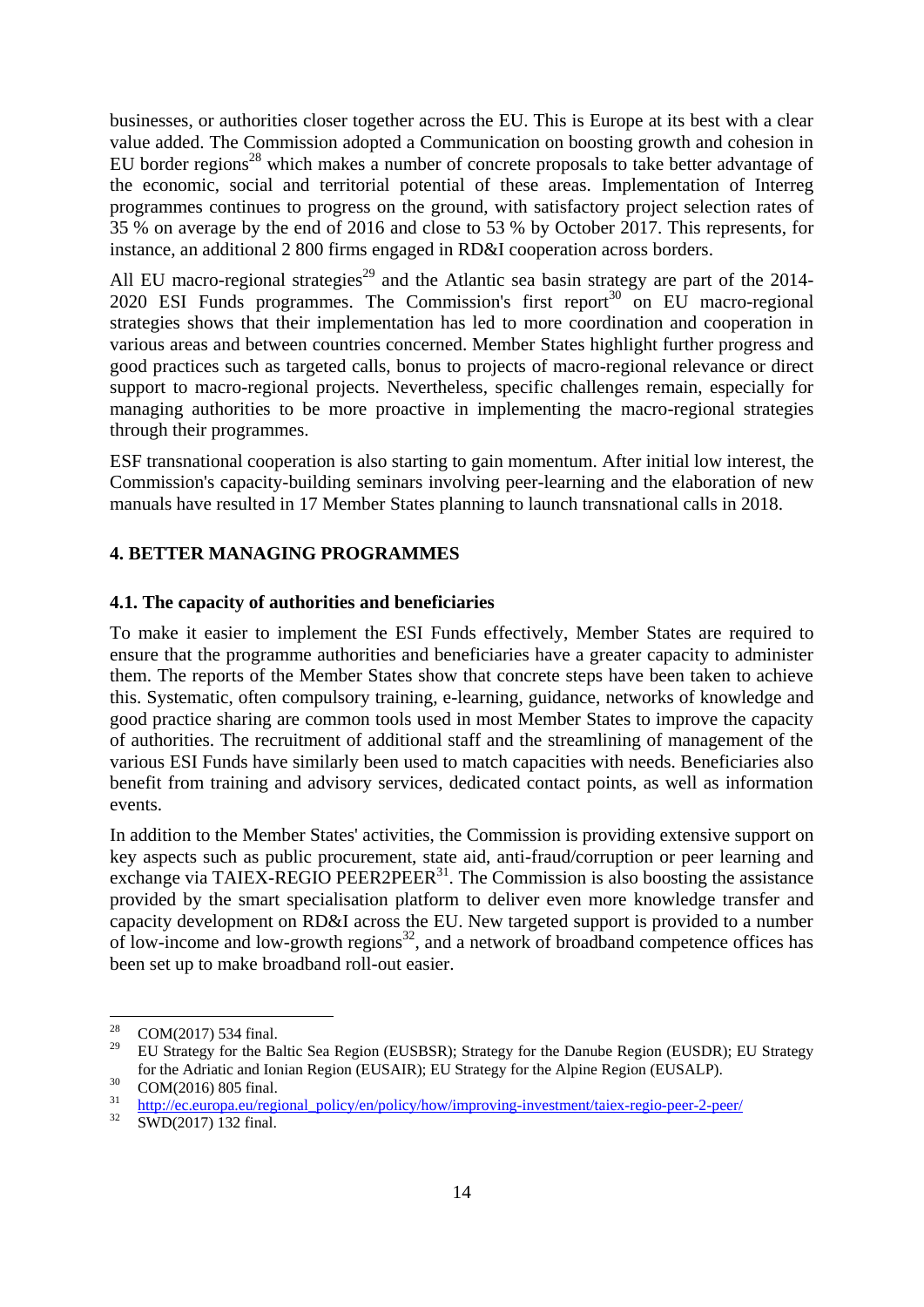## <span id="page-15-0"></span>**4.2. Simplifying for beneficiaries**

Member States report good progress in implementing simplification measures, despite initial delays. A much greater number of e-cohesion measures are now being deployed. Setting up single entry points for beneficiaries, reducing the number of intermediate bodies, harmonising management procedures, streamlining the application process and introducing more single auditing are some of the actions that many Member States have implemented. Simplified cost options are now also reported as being used by a growing number of programmes. Member States are encouraged to maintain and step up where needed their simplification efforts. A recent study has shown that efforts to reduce red tape are paying of  $f^{33}$ .

The Commission is pro-actively assisting Member States, not least through the work of the high level group of experts monitoring simplification of the ESI Funds for beneficiaries. The group's work has led to concrete proposals<sup>34</sup> for new simplification measures to be introduced already in 2014-2020.

## <span id="page-15-1"></span>**4.3. Key role of partners in implementing programmes**

In the Code of Conduct<sup>35</sup>, the Commission set a number of minimum standards for a wellfunctioning partnership. Most Member States report progress in involving partners, including in the programme monitoring committees. The creation of sub-committees or informal working groups with representatives of municipalities, NGOs or social partners is among the measures taken to involve partners. However, opportunities to engage in constructive dialogue can be hampered by time constraints and the low administrative capacity of both partners and managing authorities. To prepare their progress reports, most Member States report that they either consulted socio-economic partners or closely involved them in the work.

# <span id="page-15-2"></span>**4.4. Implementing horizontal principles and policy objectives**

Gender equality, non-discrimination, accessibility and sustainable development have been mainstreamed through the Partnership Agreements and the programmes. Several Member States emphasise that specific project selection criteria are used to ensure that these horizontal principles are effectively considered when deploying the funding. There is room for further use of this good practice in more programmes.

Several programmes have also stepped up training and capacity building to address the insufficient knowledge and know-how on implementing horizontal principles. Measures taken include:

- the active participation of authorities and socio-economic partners dealing with gender equality, non-discrimination or sustainable development issues in the monitoring committees or in ad hoc consultations,
- the training of people in charge of implementing the ESI Funds, and
- awareness campaigns to ensure the visibility of these principles.

<sup>1</sup> <sup>33</sup>[https://publications.europa.eu/en/publication-detail/-/publication/1f94b1ab-9830-11e7-b92d-](https://publications.europa.eu/en/publication-detail/-/publication/1f94b1ab-9830-11e7-b92d-01aa75ed71a1/language-en/format-PDF)[01aa75ed71a1/language-en/format-PDF](https://publications.europa.eu/en/publication-detail/-/publication/1f94b1ab-9830-11e7-b92d-01aa75ed71a1/language-en/format-PDF)

 $\frac{34}{35}$  COM(2016) 605 final.

<sup>35</sup> Commission Delegated Regulation (EU) No 240/2014 (OJ L 74, 14.3.2014, p. 1).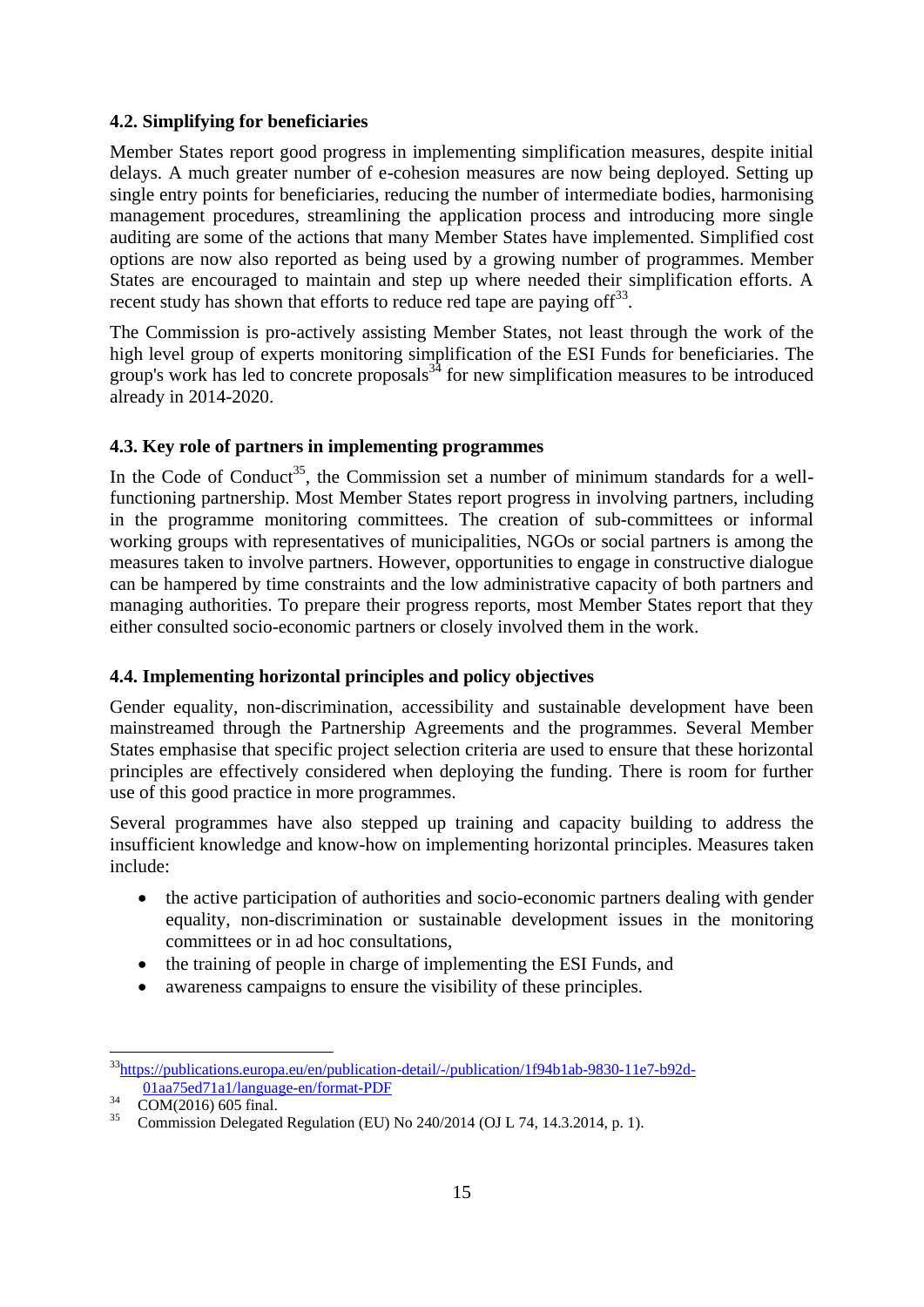### <span id="page-16-0"></span>**4.5. Synthesis of the evaluation of the ESI Funds**

The requirements on all programmes to improve the evaluation of their results have been reinforced for this programming period. That work will be essential to better understanding the contribution of the ESIF programmes to growth, sustainable development and job creation through the specific objectives set by the different programmes.

Since the last annual summary report in December 2016 the Commission has received the outstanding evaluation plans from the relevant cohesion policy programmes. While it is still too early to have national impact evaluations, various studies have been launched at national and regional level. An overview of the important evaluation effort planned and the evaluations conducted is set out in more detail in the Staff Working Document accompanying this Report. The evaluation at EU level to assess overall effectiveness, efficiency and EU added value of the ESI Funds investments will mainly be conducted at the end of the programming period and ex post.

## <span id="page-16-1"></span>**4.6. Communicating on the ESI Funds**

ESI Fund projects are among the most tangible and visible illustration of EU action across the Union. It is what people in Europe often associate the EU with $36$ . In 2014-2016, both the Member States and the Commission stepped up their efforts to further raise awareness of the ESI Funds' impact on people's lives. Member States' communication strategies targeted specifically local communities, the media and stakeholders, in particular through improved national and programme websites and more social media activities. Member States reported several examples of creative communication on ESI Funds which inspired the seven joint communication actions that the Commissioners responsible for Regional Policy and Employment and Social Affairs proposed to all Member States in May 2017.

A clear expression of these improved efforts is the annual 'Europe in my Region' campaign in May when several thousand project promoters open their doors to the public. The ESI Funds also provided many project examples for the Commission's #InvestEU campaign, demonstrating the direct impact of investment in growth and jobs on people's daily lives.

# <span id="page-16-2"></span>**CONCLUSION**

With a budget of EUR 454 billion for 2014-2020, the ESI Funds represent the EU's main investment tool, providing support to all of its Member States and regions.

The legal framework of the 2014-2020 programming period has brought significant policy innovation that is contributing to the *EU Budget Focused on Results* initiative. The reform has introduced a series of modern elements for effective delivery. In addition to supporting smart, sustainable and inclusive growth objectives and furthering cohesion, the ESI Funds provide better framework conditions for investment – through ex ante conditionalities, the alignment with country-specific recommendations, the reinforced performance framework and better synergies with other instruments. This produces substantial policy leverage that goes well beyond the ESI Funds.

 $36$ <sup>36</sup> According to Eurobarometer results (Flash EB 423), 34 % of citizens are aware of EU investments in their region and 75 % of those aware consider that these investments have had a positive impact.